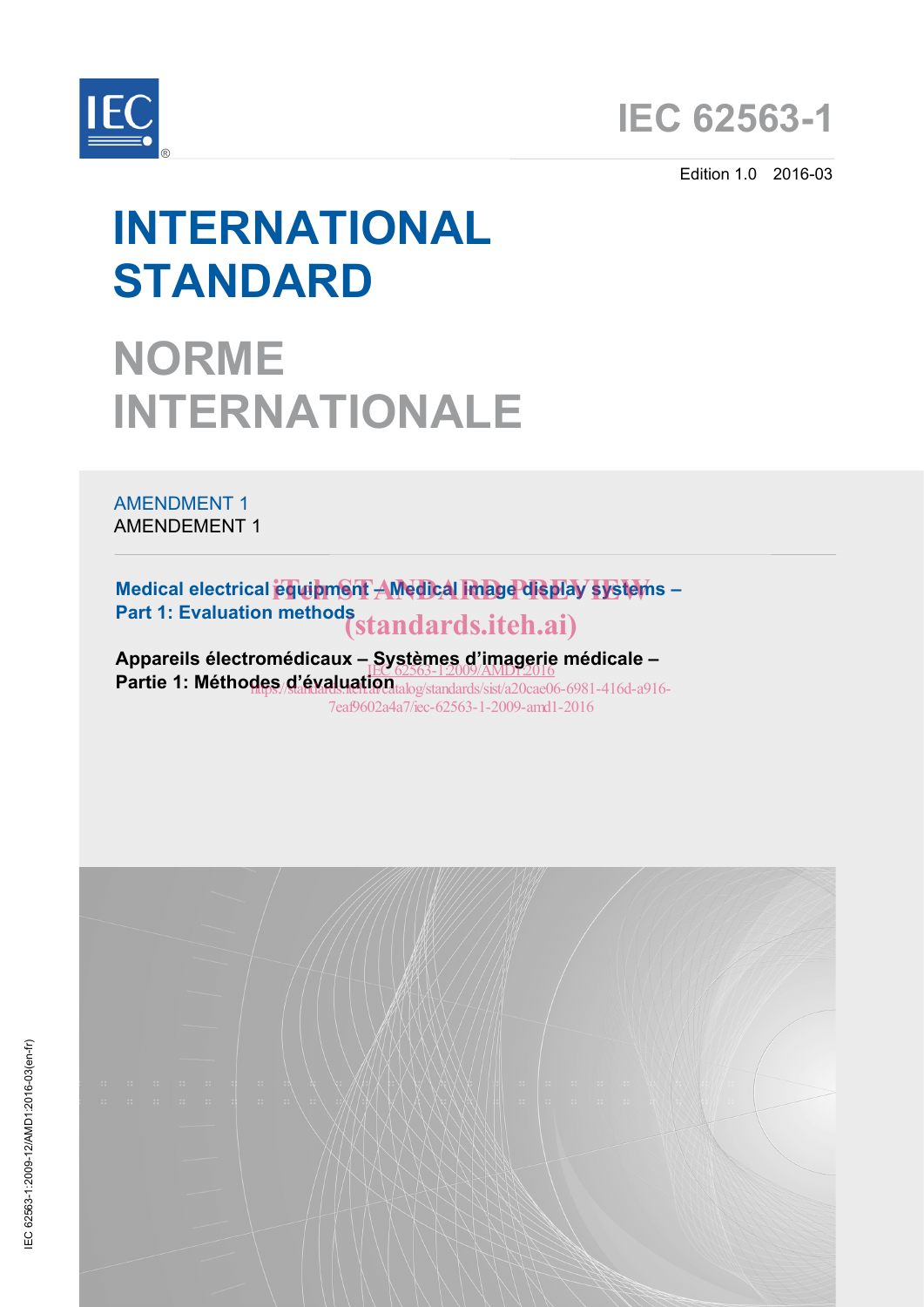

### **THIS PUBLICATION IS COPYRIGHT PROTECTED Copyright © 2016 IEC, Geneva, Switzerland**

All rights reserved. Unless otherwise specified, no part of this publication may be reproduced or utilized in any form or by any means, electronic or mechanical, including photocopying and microfilm, without permission in writing from either IEC or IEC's member National Committee in the country of the requester. If you have any questions about IEC copyright or have an enquiry about obtaining additional rights to this publication, please contact the address below or your local IEC member National Committee for further information.

Droits de reproduction réservés. Sauf indication contraire, aucune partie de cette publication ne peut être reproduite ni utilisée sous quelque forme que ce soit et par aucun procédé, électronique ou mécanique, y compris la photocopie et les microfilms, sans l'accord écrit de l'IEC ou du Comité national de l'IEC du pays du demandeur. Si vous avez des questions sur le copyright de l'IEC ou si vous désirez obtenir des droits supplémentaires sur cette publication, utilisez les coordonnées ci-après ou contactez le Comité national de l'IEC de votre pays de résidence.

| <b>IEC Central Office</b> | Tel.: +41 22 919 02 11 |
|---------------------------|------------------------|
| 3. rue de Varembé         | Fax: +41 22 919 03 00  |
| CH-1211 Geneva 20         | info@iec.ch            |
| Switzerland               | www.jec.ch             |

#### **About the IEC**

The International Electrotechnical Commission (IEC) is the leading global organization that prepares and publishes International Standards for all electrical, electronic and related technologies.

#### **About IEC publications**

The technical content of IEC publications is kept under constant review by the IEC. Please make sure that you have the latest edition, a corrigenda or an amendment might have been published.

#### **IEC Catalogue - webstore.iec.ch/catalogue** The stand-alone application for consulting the entire bibliographical information on IEC International Standards, Technical Specifications, Technical Reports and other documents. Available for PC, Mac OS, Android Tablets and iPad. **IEC publications search - www.iec.ch/searchpub** The advanced search enables to find IEC publications by a 000 electrotechnical terminology entries in English and variety of criteria (reference number, text, technical French extracted from the Terms a<br>committee ) It also gives information on projects registandards is following scaled sinks 2002 committee,…). It also gives information on projects, replaced and withdrawn publications. **Electropedia - www.electropedia.org** The world's leading online dictionary of electronic and electrical terms containing 20/000 terms and definitions in English and French, with equivalent terms in 15 additional languages. Also known as the International Electrotechnical ndroid Tablets and Janguages. Also known<br>**(Standard Vocabulary (IEV)** online. **IEC Glossary - std.iec.ch/glossary** French extracted from the Terms and Definitions clause of IEC publications issued since 2002. Some entries have been Teaf9602a4a7/iec-62563-collected from learlier publications of IEC TC 37, 77, 86 and in TEC International Standards, Pelectrical terms containing 20/000<br>Fechnical Reports and other English and French, with equivale

#### **IEC Just Published - webstore.iec.ch/justpublished**

Stay up to date on all new IEC publications. Just Published details all new publications released. Available online and also once a month by email.

CISPR.

#### **IEC Customer Service Centre - webstore.iec.ch/csc**

If you wish to give us your feedback on this publication or need further assistance, please contact the Customer Service Centre: csc@iec.ch.

#### **A propos de l'IEC**

La Commission Electrotechnique Internationale (IEC) est la première organisation mondiale qui élabore et publie des Normes internationales pour tout ce qui a trait à l'électricité, à l'électronique et aux technologies apparentées.

#### **A propos des publications IEC**

Le contenu technique des publications IEC est constamment revu. Veuillez vous assurer que vous possédez l'édition la plus récente, un corrigendum ou amendement peut avoir été publié.

#### **Catalogue IEC - webstore.iec.ch/catalogue**

Application autonome pour consulter tous les renseignements<br>bibliographiques sur les Normes internationales. bibliographiques Spécifications techniques, Rapports techniques et autres documents de l'IEC. Disponible pour PC, Mac OS, tablettes Android et iPad.

#### **Recherche de publications IEC - www.iec.ch/searchpub**

La recherche avancée permet de trouver des publications IEC en utilisant différents critères (numéro de référence, texte, comité d'études,…). Elle donne aussi des informations sur les projets et les publications remplacées ou retirées.

#### **IEC Just Published - webstore.iec.ch/justpublished**

Restez informé sur les nouvelles publications IEC. Just Published détaille les nouvelles publications parues. Disponible en ligne et aussi une fois par mois par email.

#### **Electropedia - www.electropedia.org**

Le premier dictionnaire en ligne de termes électroniques et électriques. Il contient 20 000 termes et définitions en anglais et en français, ainsi que les termes équivalents dans 15<br>
langues additionnelles. Egalement appelé Vocabulaire langues additionnelles. Egalement appelé Electrotechnique International (IEV) en ligne.

#### **Glossaire IEC - std.iec.ch/glossary**

65 000 entrées terminologiques électrotechniques, en anglais et en français, extraites des articles Termes et Définitions des publications IEC parues depuis 2002. Plus certaines entrées antérieures extraites des publications des CE 37, 77, 86 et CISPR de l'IEC.

#### **Service Clients - webstore.iec.ch/csc**

Si vous désirez nous donner des commentaires sur cette publication ou si vous avez des questions contactez-nous: csc@iec.ch.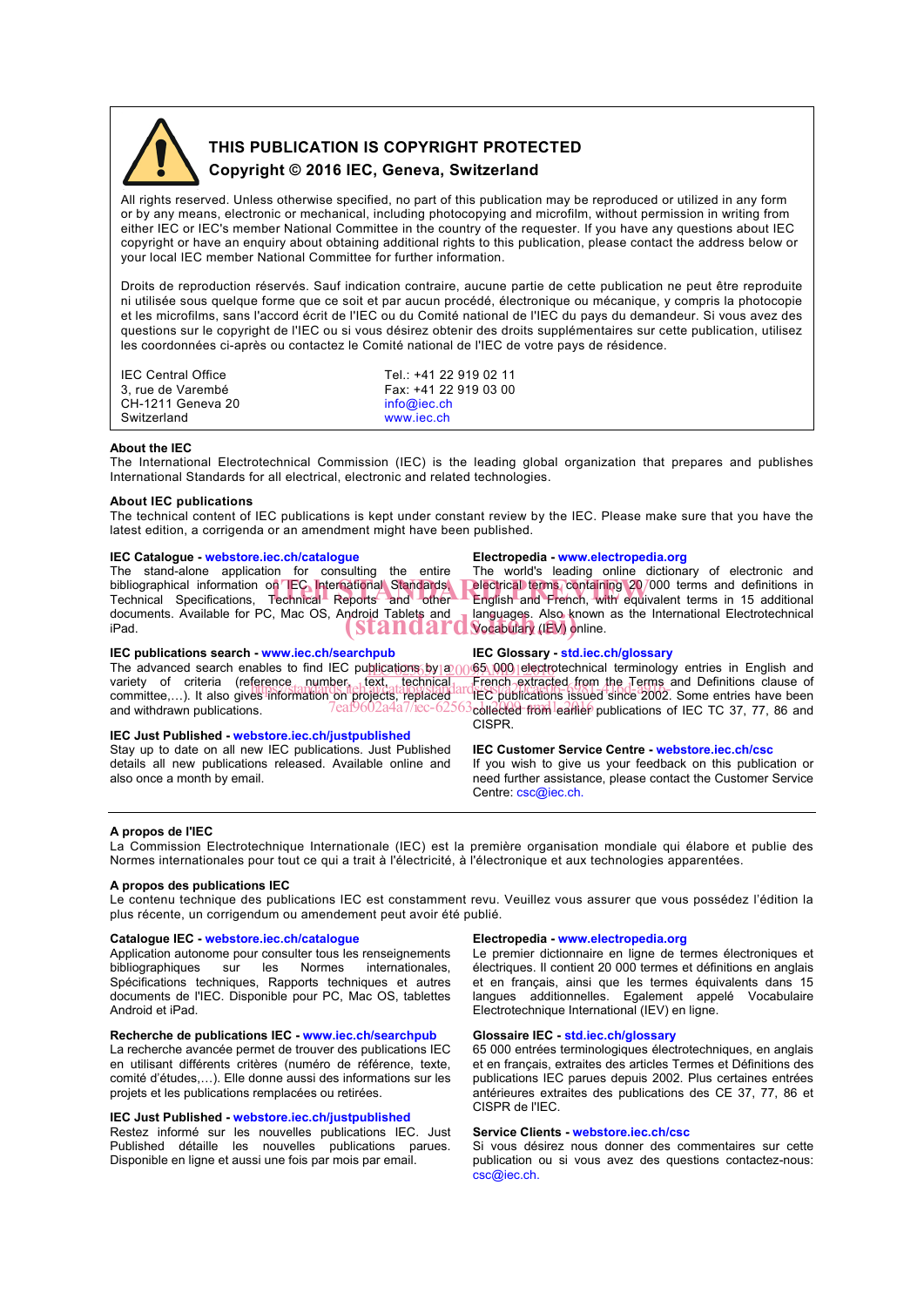



Edition 1.0 2016-03

## **INTERNATIONAL STANDARD**

## **NORME INTERNATIONALE**

AMENDMENT 1 AMENDEMENT 1

**Medical electrical equipment AMedical image display systems -Part 1: Evaluation methods** (standards.iteh.ai)

Appareils électromédicaux –<u>ˌSystèmes d'imageri</u>e médicale – **Partie 1: Méthodes/d/évaluation**talog/standards/sist/a20cae06-6981-416d-a916-7eaf9602a4a7/iec-62563-1-2009-amd1-2016

INTERNATIONAL ELECTROTECHNICAL **COMMISSION** 

**COMMISSION** ELECTROTECHNIQUE INTERNATIONALE

ICS 11.040.55 ISBN 978-2-8322-3243-9

**Warning! Make sure that you obtained this publication from an authorized distributor. Attention! Veuillez vous assurer que vous avez obtenu cette publication via un distributeur agréé.**

® Registered trademark of the International Electrotechnical Commission Marque déposée de la Commission Electrotechnique Internationale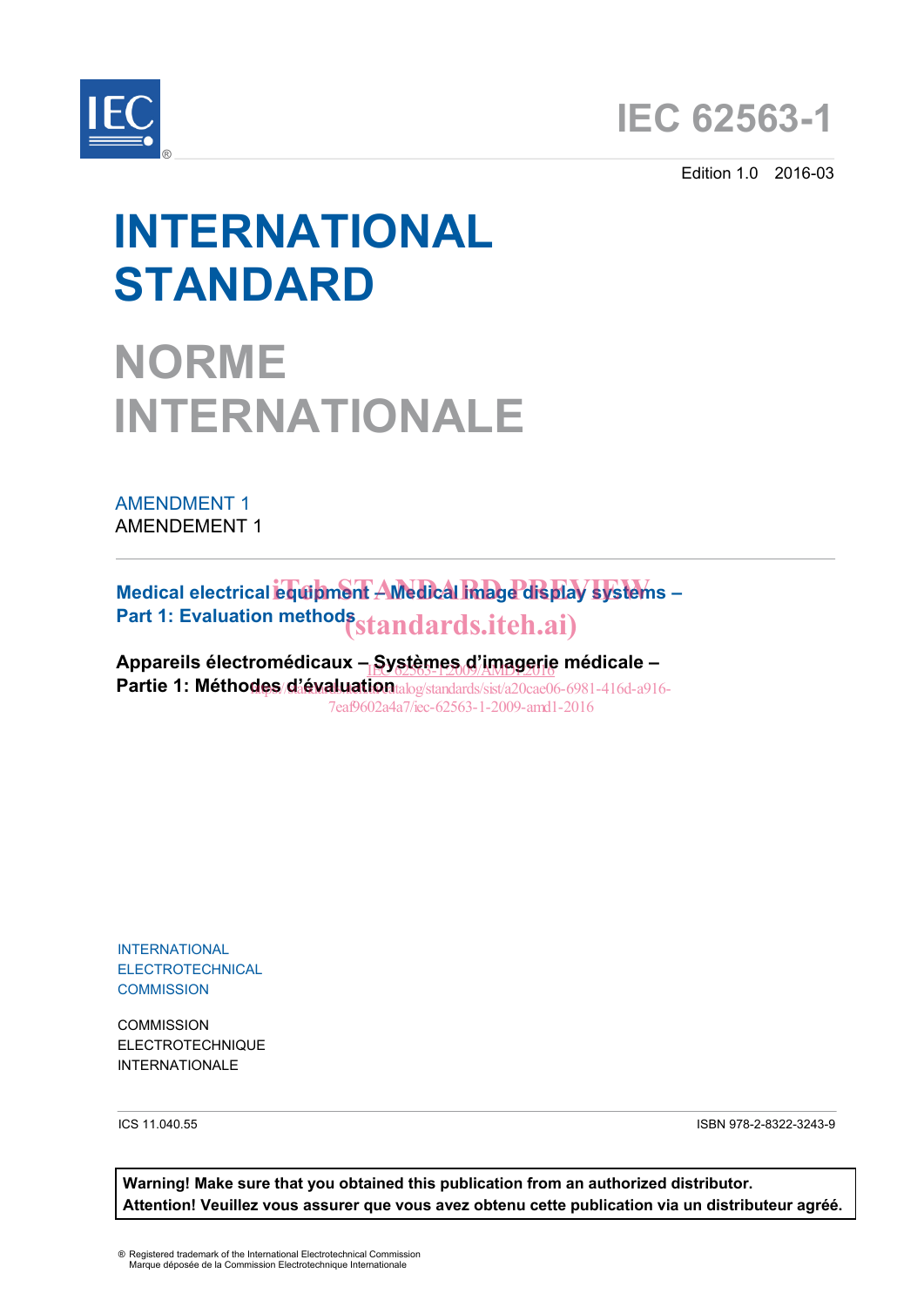#### FOREWORD

This amendment has been prepared by subcommittee 62B: Diagnostic imaging equipment, of IEC technical committee 62: Electrical equipment in medical practice.

The text of this amendment is based on the following documents:

| CDV         | Report on voting |
|-------------|------------------|
| 62B/983/CDV | 62B/995/RVC      |

Full information on the voting for the approval of this amendment can be found in the report on voting indicated in the above table.

The committee has decided that the contents of this amendment and the base publication will remain unchanged until the stability date indicated on the IEC website under "http://webstore.iec.ch" in the data related to the specific publication. At this date, the publication will be

- reconfirmed,
- withdrawn,
- replaced by a revised edition, or
- amended. iTeh STANDARD PREVIEW (standards.iteh.ai)

IEC 62563-1:2009/AMD1:2016 https://standards.iteh.ai/catalog/standards/sist/a20cae06-6981-416d-a916- 7eaf9602a4a7/iec-62563-1-2009-amd1-2016

#### Introduction to Amendment 1

This amendment is published to introduce colour measurement.

Since publication of IEC 62563-1:2009, IEC 61223-2-5, *Evaluation and routine testing in medical imaging departments Part 2-5: Constancy tests – Image display devices* has been reviewed and withdrawn.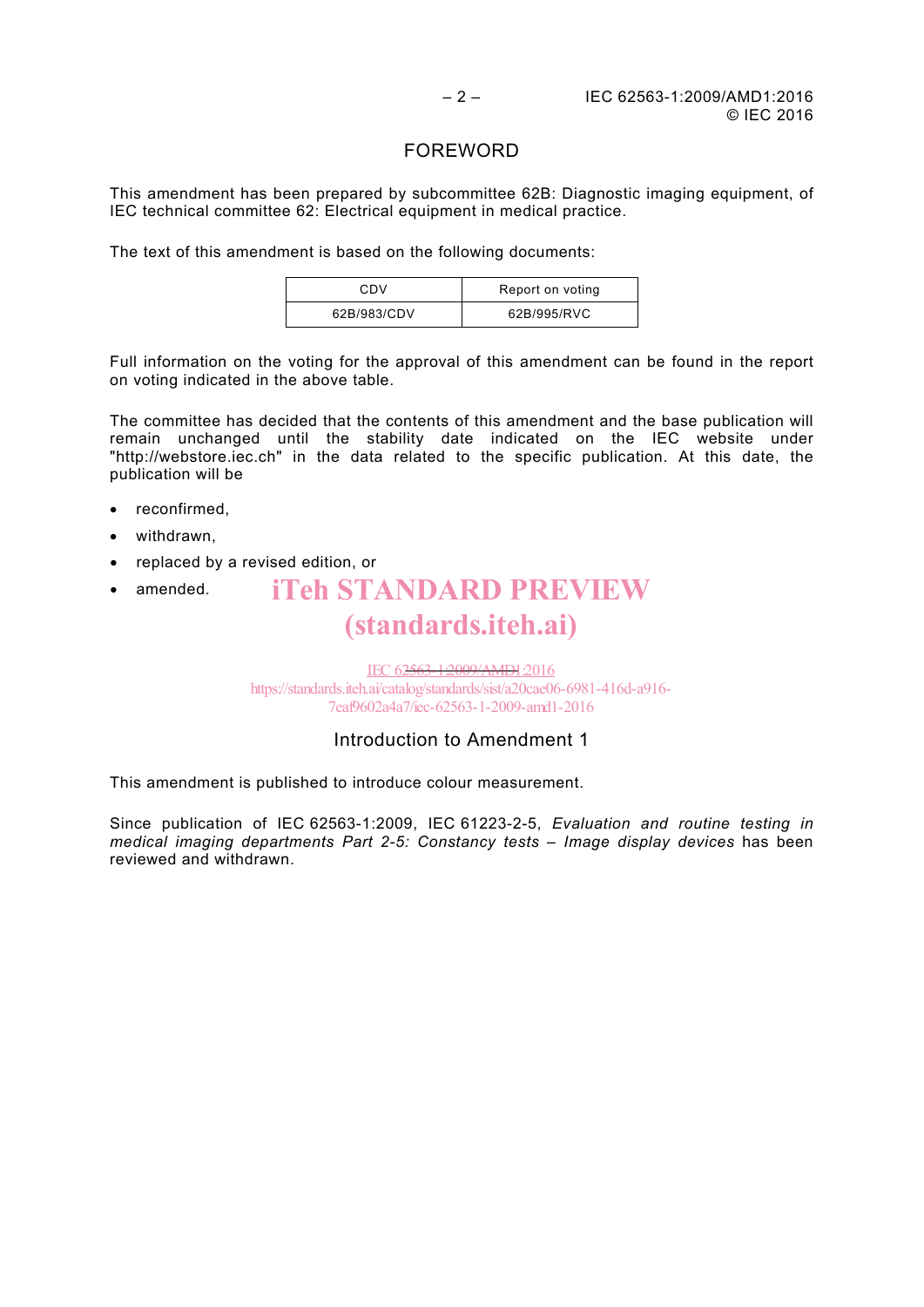IEC 62563-1:2009/AMD1:2016 – 3 – © IEC 2016

#### **1 Scope**

*Replace the first sentence of the third paragraph with the following:*

This standard applies to medical IMAGE DISPLAY SYSTEMS, which can display image information on greyscale and colour IMAGE DISPLAY SYSTEMS.

*Add, at the end of the third paragraph, the following new sentence:*

Handheld IMAGE DISPLAY SYSTEMS might require additional or modified versions of the procedures described in this standard.

*Replace, in the fourth paragraph, the word* "nor" *with* "or".

#### **3.2 Symbols**

#### **Table 1 – Overview to the definitions of physical parameters**

*Add, before the last row, the following new row:* 

| $a_{\rm R}$ | $L_{amb}/L_{min}$                                         | Alternative safety factor. This factor<br>is defined to provide consistency |
|-------------|-----------------------------------------------------------|-----------------------------------------------------------------------------|
|             | <b>iTeh STANDARD PRE VelgLAGR-AAPM-SIIM Technical</b>     |                                                                             |
|             | <b>(standards.iteh.ai)</b> Medical Imaging, Amended 2014, | Standard For Electronic Practice Of<br>Resolution 39).                      |

IEC 62563-1:2009/AMD1:2016

*Replace, in the last row, third column,* "Maximum distance" *by* "Distance". https://standards.iteh.ai/catalog/standards/sist/a20cae06-6981-416d-a916- 7eaf9602a4a7/iec-62563-1-2009-amd1-2016

#### **7.2 Evaluation method table overview**

**Table 3 – List of the evaluation methods that can be used for testing medical IMAGE DISPLAY SYSTEMS**

*Replace, in the fourth but last row, first column,* "Chromaticity evaluation" *by* "Chromaticity uniformity evaluation"*.* 

*Replace, in the third but last row,* "Chromaticity evaluation of multiple displays" *by*  "Chromaticity evaluation across multiple displays".

*Add, at the end of Table 3, the following new row:*

Greyscale chromaticity evaluation Colour meter

#### **7.4.4 LUMINANCE evaluation of multiple displays**

*Replace, in the last sentence,* "average" *by* "lowest".

#### **7.4.5 Chromaticity evaluation**

*Replace the title of subclause 7.4.5 by the following:*

#### **7.4.5 Chromaticity uniformity evaluation**

*Add, before the existing first sentence of the second paragraph, the following new sentence:*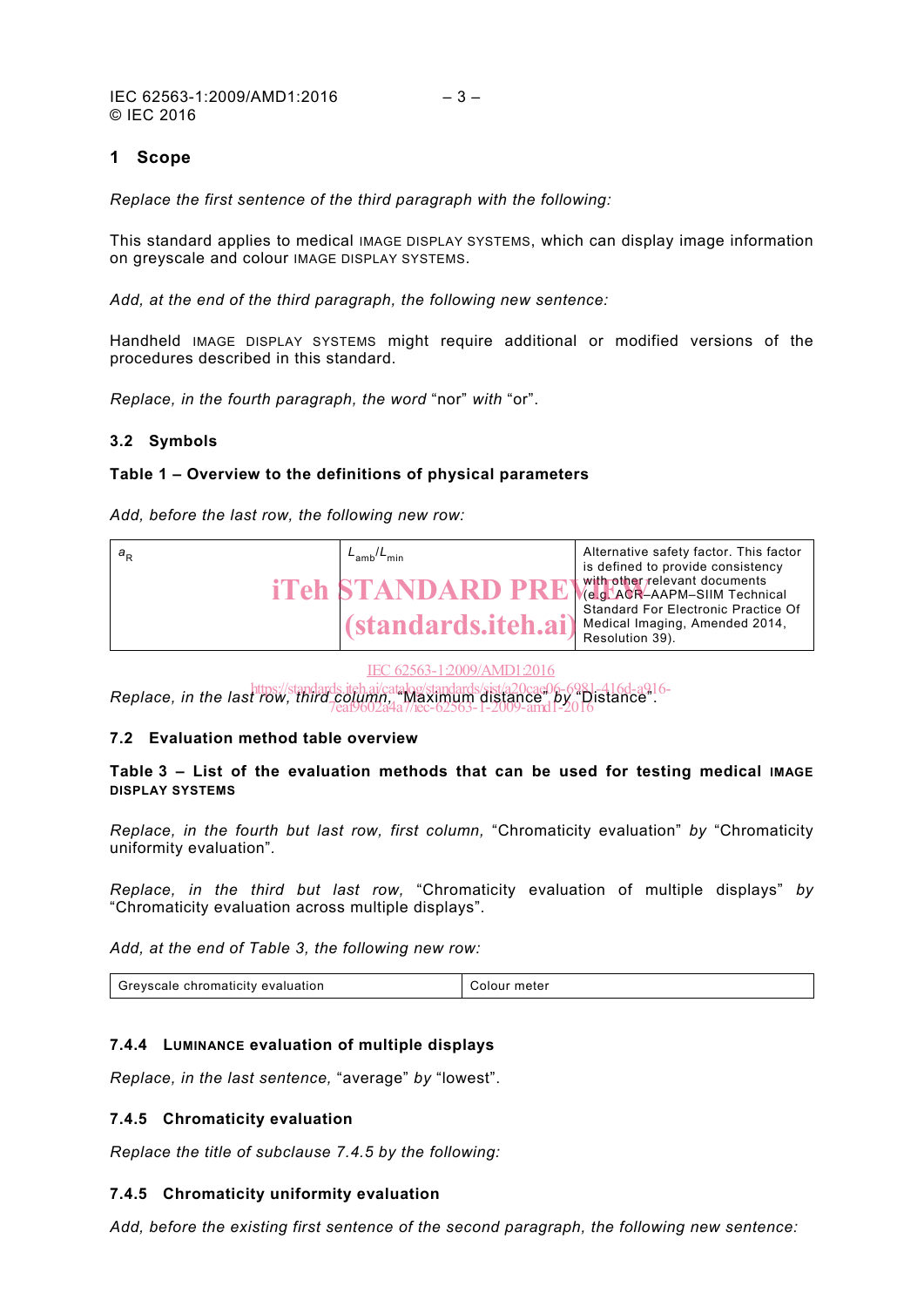The distance is calculated as the maximum for any two locations within the display screen.

#### **7.4.6 Chromaticity evaluation of multiple displays**

*Replace the title of subclause 7.4.6 by the following:*

#### **7.4.6 Chromaticity evaluation across multiple displays**

*Add, in the second sentence of the first paragraph, after the word* "measurements" *the phrase* "for all IMAGE DISPLAY DEVICES".

*Delete, in the second paragraph, the words* "deviation in".

*Add the following new subclause:*

#### **7.4.9 Greyscale chromaticity evaluation**

With a colour meter, luminance and colour coordinates (*u*', *v*') are measured using TG18-LN test patterns (TG18-LNx-i, i = 01, 02, …, 18). Measurements shall be performed without ambient light. With only the measurements corresponding to recorded luminance values higher than or equal to 5 cd/m2, the distances in the *u*',*v*' plane with respect to the measurement at full white (i.e. from TG18-LNx-18) are computed as

### *Δu*'<sub>i</sub>v'<sub>i</sub> = ((*u*<sub>i</sub>'-*u*<sub>18</sub>')<sup>2</sup> + (*v*<sub>i</sub>'-*v*<sub>18</sub>')<sup>2</sup>)<sup>1/2</sup><br>STANDARD PREVIEW

The number of discarded measurements (luminance values less than 5 cd/m<sup>2</sup>) will vary<br>depending on the calibrated display function. For this reason, reporting greyscale chromaticity depending on the calibrated display function. For this reason, reporting greyscale chromaticity results should be accompanied by the calibrated display function used for the display device being measured. IEC 62563-1:2009/AMD1:2016

https://standards.iteh.ai/catalog/standards/sist/a20cae06-6981-416d-a916-

The greyscale chromaticity  $\frac{768}{9}$   $\frac{0.2563}{100}$   $\frac{1}{2}$  in  $\frac{200}{9}$  maximum  $\frac{1}{2}$  deviation in the computed values.The greyscale chromaticity evaluation method described in 7.4.9 is applicable to both colour and monochrome display devices.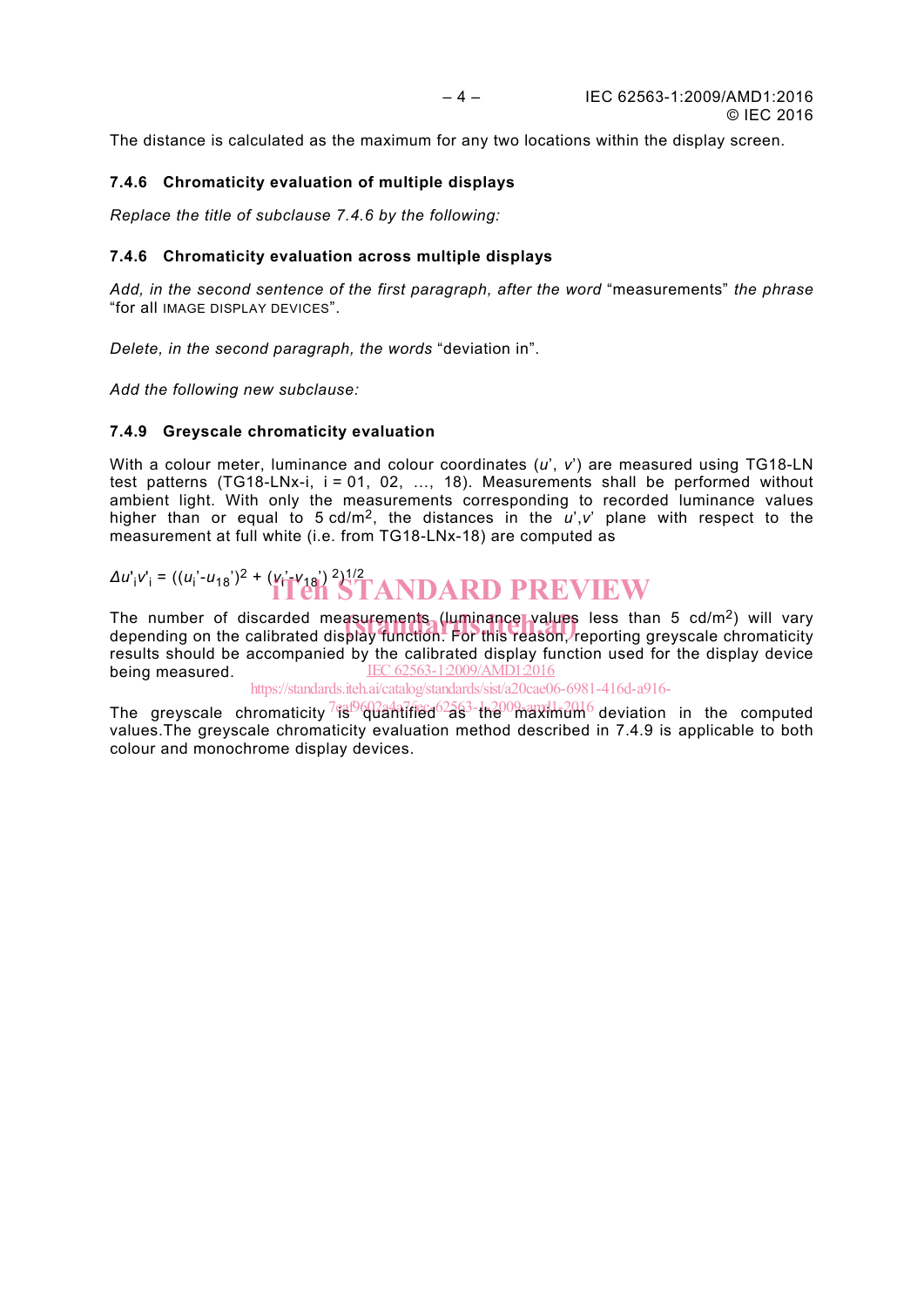#### **Annex A**

### (informative)

#### **Sample test reports**

#### **Table A.1 – Acceptance test sample report of a diagnostic display**

*Delete, in the second row, fifth line, the words* "Brand Monochrome"*.* 

*Delete, in the second row, fifth line, the text* "983300444 (first display of dual head)"*.* 

*Add the following new row at the end of Table A.1:*

| Greyscale chromaticity                                                   | Colour meter | Max. deviation $< 0.01$                                                                    | <b>OK</b> |
|--------------------------------------------------------------------------|--------------|--------------------------------------------------------------------------------------------|-----------|
| evaluation                                                               |              | Discarded measurements: $(L < 5 \text{ cd/m}^2)$                                           |           |
| NOTE This device was<br>calibrated according to the                      |              | LN01: $L = 0.64$ cd/m <sup>2</sup> u' = 0.193 6 v' = 0.427 6                               |           |
| GSDF.                                                                    |              | LN02: L = 2,03 cd/m <sup>2</sup> u' = 0,200 3 v' = 0,449 1                                 |           |
|                                                                          |              | LN03: L = 4,17 cd/m <sup>2</sup> u' = 0,203 9 v' = 0,464 9                                 |           |
|                                                                          |              | Remaining measurements:                                                                    |           |
|                                                                          |              | LN04: $u' = 0,204$ 6 $v' = 0,469$ 5                                                        |           |
|                                                                          | iTeh STANDA  | LN05: $u' = 0.204$ 8 $v' = 0.471$ 5<br>$106: u' = 0,2049 v = 0,4727$                       |           |
|                                                                          |              | $(standard$ standard shifted 3.9209 0 v' = 0,473 5                                         |           |
|                                                                          |              | LN08: $u' = 0,205$ 1 $v' = 0,474$ 0                                                        |           |
| https://standards.iteh.ai/catalog/standard6/0i56229ca09506981-416947216- |              | IEC 62563-1:2009/N09Du:2006205 1 v' = 0,474 3                                              |           |
|                                                                          |              | 7eaf9602a4a7/iec-62563-1-2009-amd1-2016<br>LN11: <i>u</i> ' = 0,205 3 <i>v</i> ' = 0,474 3 |           |
|                                                                          |              | LN12: $u' = 0,205$ 1 $v' = 0,474$ 1                                                        |           |
|                                                                          |              | LN13: $u' = 0,205$ 2 $v' = 0,473$ 8                                                        |           |
|                                                                          |              | LN14: $u' = 0.2053$ v' = 0.473 3                                                           |           |
|                                                                          |              | LN15: $u' = 0,205$ 0 $v' = 0,472$ 4                                                        |           |
|                                                                          |              | LN16: $u' = 0.204$ 9 $v' = 0.471$ 5                                                        |           |
|                                                                          |              | LN17: $u' = 0,204$ 9 $v' = 0,470$ 8                                                        |           |
|                                                                          |              | LN18: $u' = 0.2050v' = 0.4708$                                                             |           |
|                                                                          |              | Max. deviation = $0,0036$                                                                  |           |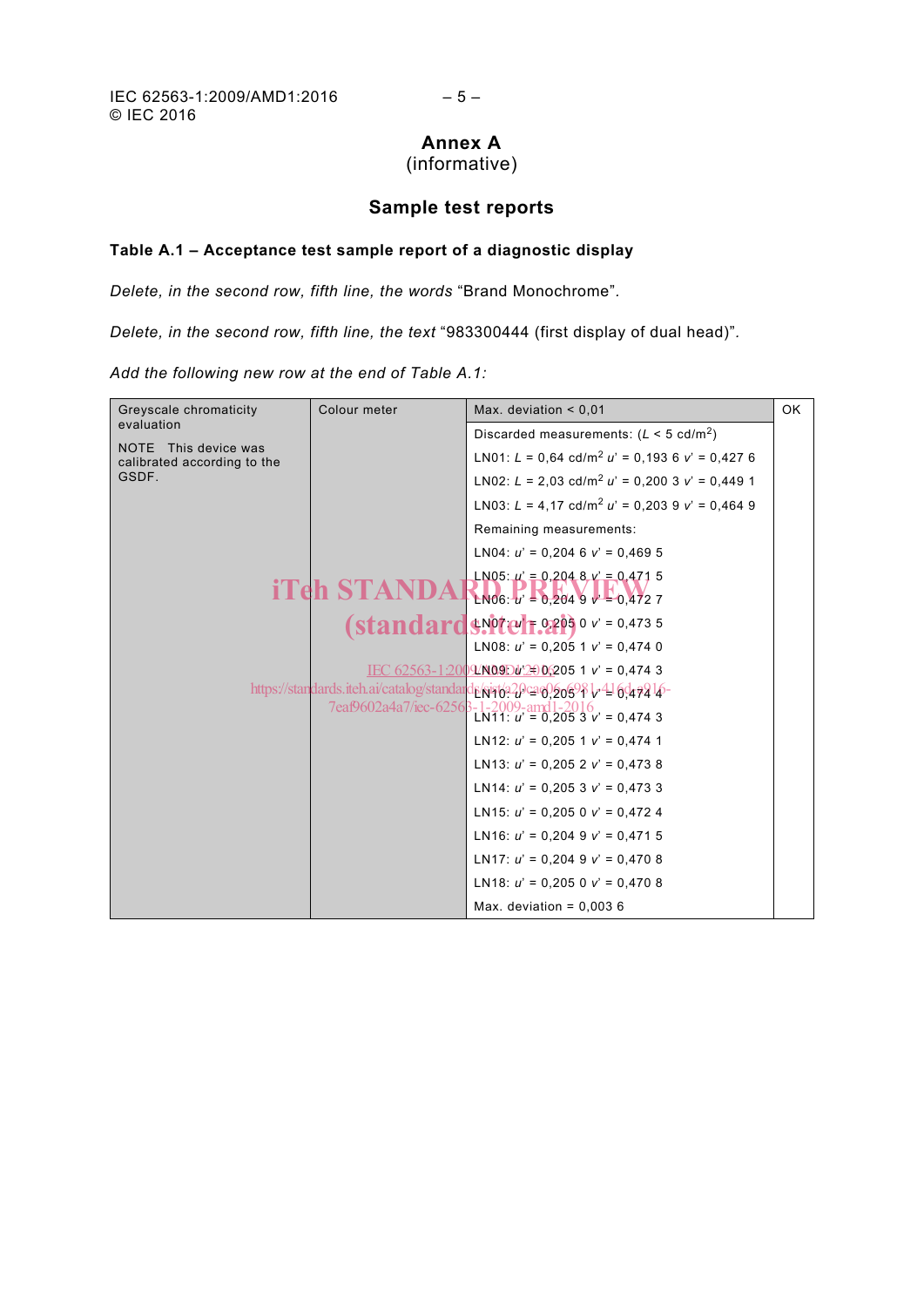#### **Table A.2 – Constancy test sample report of a diagnostic display**

*Delete, in the second row, fifth line, the words* "Brand Monochrome".

*Delete, in the second row, fifth line, the text* "983300444 (first head of dual head)"*.* 

*Add the following new row at the end of Table A.2:*

| Colour meter<br>Greyscale chromaticity                            |                                           | Max. deviation $< 0.01$                                    | <b>OK</b> |
|-------------------------------------------------------------------|-------------------------------------------|------------------------------------------------------------|-----------|
| evaluation<br>NOTE This device was<br>calibrated according to the |                                           | Discarded measurements: $(L < 5 \text{ cd/m}^2)$           |           |
|                                                                   |                                           | LN01: L = 0,64 cd/m <sup>2</sup> u' = 0,193 6 v' = 0,427 6 |           |
| GSDF.                                                             |                                           | LN02: L = 2,03 cd/m <sup>2</sup> u' = 0,200 3 v' = 0,449 1 |           |
|                                                                   |                                           | LN03: L = 4,17 cd/m <sup>2</sup> u' = 0,203 9 v' = 0,464 9 |           |
|                                                                   |                                           | Remaining measurements:                                    |           |
|                                                                   |                                           | LN04: $u' = 0,204$ 6 $v' = 0,469$ 5                        |           |
|                                                                   |                                           | LN05: $u' = 0,204$ 8 $v' = 0,471$ 5                        |           |
|                                                                   |                                           | LN06: $u' = 0,204$ 9 $v' = 0,472$ 7                        |           |
|                                                                   |                                           | LN07: $u' = 0,205$ 0 $v' = 0,473$ 5                        |           |
|                                                                   |                                           | LN08: $u' = 0,205$ 1 $v' = 0,474$ 0                        |           |
|                                                                   |                                           | LN09: $u' = 0,205$ 1 $v' = 0,474$ 3                        |           |
|                                                                   | <b>iTeh STAND</b>                         | LN10: $U = 0,205$ $VV = 0,474$ 4                           |           |
|                                                                   |                                           | LN11: $u' = 0,2053v' = 0,4743$                             |           |
|                                                                   | <b>(standard</b>                          | $\Sigma_{N12}$ $\Omega_{11}$ $\Omega_{205}$ 1 v = 0,474 1  |           |
|                                                                   | IEC 62563-1:200                           | LN13: $u' = 0,205$ 2 $v' = 0,473$ 8                        |           |
|                                                                   | https://standards.iteh.ai/catalog/standar | $LN14: u' = 0.205.3$ $v' = 0.473.3$                        |           |
|                                                                   |                                           | 7eaf9602a4a7/iec-62563-N12509-an0129500ey' = 0,472 4       |           |
|                                                                   |                                           | LN16: $u' = 0,204$ 9 $v' = 0,471$ 5                        |           |
|                                                                   |                                           | LN17: $u' = 0,204$ 9 $v' = 0,4708$                         |           |
|                                                                   |                                           | LN18: $u' = 0,2050v' = 0,4708$                             |           |
|                                                                   |                                           | Max. deviation = $0.0036$                                  |           |

#### **Table A.3 – Acceptance test sample report of a monochrome reviewing display**

*Delete, in the second row, fifth line, the words* "Brand Monochrome".

*Delete, in the second row, fifth line, the text* "44829922 (first display of dual head)".

#### **Table A.4 – Constancy test sample report of a monochrome reviewing display**

*Delete, in the second row, fifth line, the words* "Brand Monochrome".

*Delete, in the second row, fifth line, the text* "44829923 (second display of dual head)".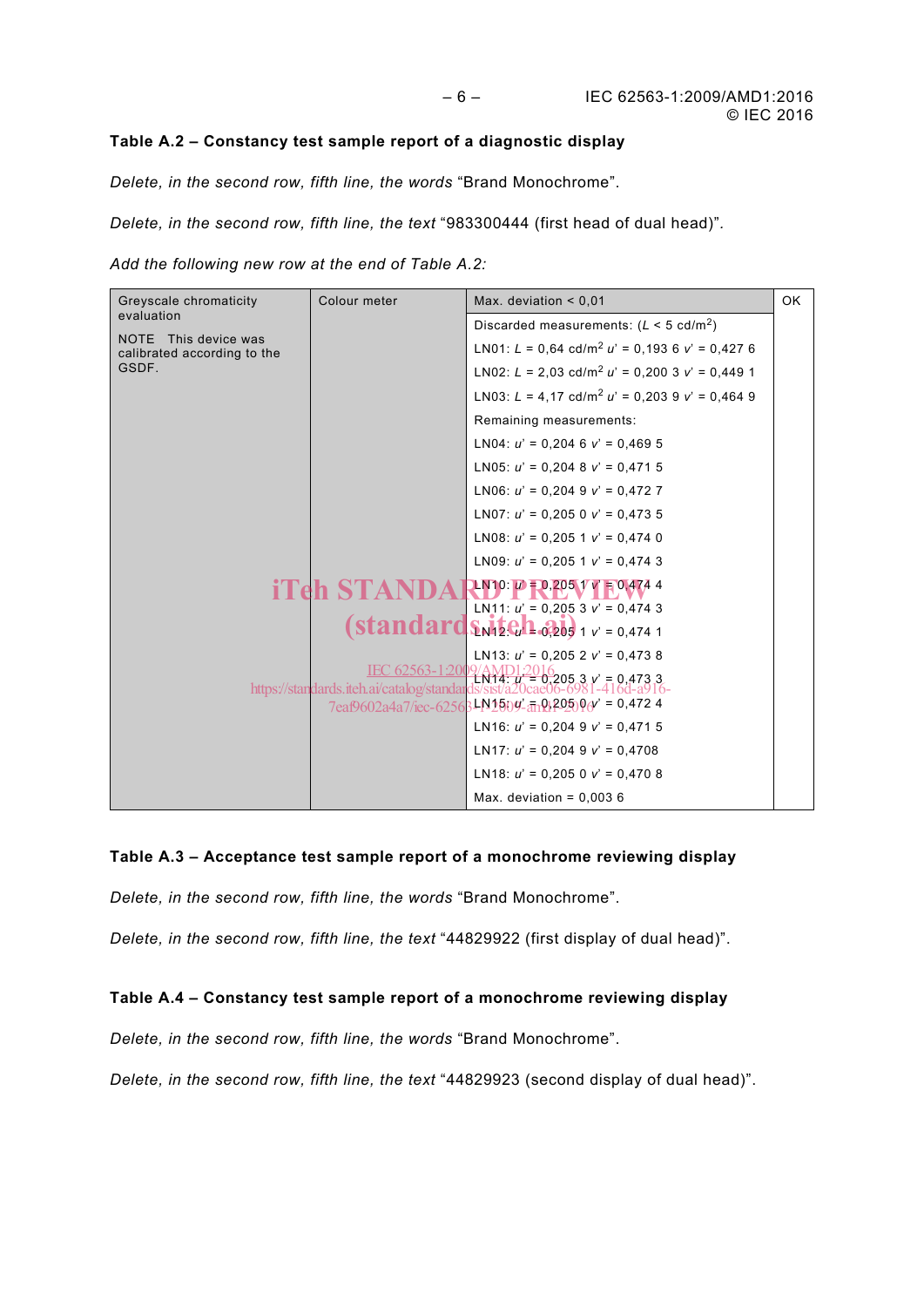#### **Table A.5 – Acceptance test sample report of a colour reviewing display**

*Delete, in the second row, fifth line, the words* "Brand Colour"*.* 

*Delete, in the second row, fifth line, the text* "56698221 (first display of dual head)"*.* 

*Add the following new row at the end of Table A.5:*

| Greyscale chromaticity<br>evaluation<br>NOTE: This device was<br>calibrated according to the | Colour meter                            | Max. deviation $< 0.01$                                                                                                                                                                                                                                                                                               | <b>OK</b> |
|----------------------------------------------------------------------------------------------|-----------------------------------------|-----------------------------------------------------------------------------------------------------------------------------------------------------------------------------------------------------------------------------------------------------------------------------------------------------------------------|-----------|
|                                                                                              |                                         | Discarded measurements: $(L < 5 \text{ cd/m}^2)$                                                                                                                                                                                                                                                                      |           |
|                                                                                              |                                         | LN01: $L = 0.7$ cd/m <sup>2</sup> u' = 0.192 7 v' = 0.458 3                                                                                                                                                                                                                                                           |           |
| GSDF.                                                                                        |                                         | LN02: L = 1,92 cd/m <sup>2</sup> u' = 0,193 5 v' = 0,461 5                                                                                                                                                                                                                                                            |           |
|                                                                                              |                                         | LN03: L = 3,48 cd/m <sup>2</sup> u' = 0,193 5 v' = 0,464 0                                                                                                                                                                                                                                                            |           |
|                                                                                              |                                         | Remaining measurements:                                                                                                                                                                                                                                                                                               |           |
|                                                                                              |                                         | LN04: $u' = 0.1927v' = 0.4620$                                                                                                                                                                                                                                                                                        |           |
|                                                                                              |                                         | LN05: $u' = 0.1935v' = 0.4641$                                                                                                                                                                                                                                                                                        |           |
|                                                                                              |                                         | LN06: $u' = 0.1927$ $v' = 0.4647$                                                                                                                                                                                                                                                                                     |           |
|                                                                                              |                                         | LN07: $u' = 0.193$ 0 $v' = 0.464$ 8                                                                                                                                                                                                                                                                                   |           |
|                                                                                              |                                         | LN08: $u' = 0.193$ 0 $v' = 0.464$ 9                                                                                                                                                                                                                                                                                   |           |
|                                                                                              |                                         | LN09: $u' = 0.1928$ $v' = 0.4650$                                                                                                                                                                                                                                                                                     |           |
|                                                                                              | <b>iTeh STAN</b>                        | LN10: $u' = 0.1933 \times 10.4651$                                                                                                                                                                                                                                                                                    |           |
|                                                                                              |                                         | LN11: $u' = 0,1931v' = 0,4655$                                                                                                                                                                                                                                                                                        |           |
|                                                                                              | <b>(standard</b>                        | $2N12$ $\frac{1}{4}$ $\frac{1}{2}$ $\frac{1}{2}$ $\frac{1}{2}$ $\frac{1}{2}$ $\frac{1}{2}$ $\frac{1}{2}$ $\frac{1}{2}$ $\frac{1}{2}$ $\frac{1}{2}$ $\frac{1}{2}$ $\frac{1}{2}$ $\frac{1}{2}$ $\frac{1}{2}$ $\frac{1}{2}$ $\frac{1}{2}$ $\frac{1}{2}$ $\frac{1}{2}$ $\frac{1}{2}$ $\frac{1}{2}$ $\frac{1}{2}$ $\frac{$ |           |
|                                                                                              |                                         | LN13: $u' = 0.193$ 1 $v' = 0.465$ 3                                                                                                                                                                                                                                                                                   |           |
| IEC 62563-1:200<br>https://standards.iteh.ai/catalog/standar                                 | LN14. $\vec{u}' = 0.193.3$ v' = 0.465.5 |                                                                                                                                                                                                                                                                                                                       |           |
|                                                                                              |                                         | $7ea$ 9602a4a7/iec-62563-N25609-an019304 $\alpha$ ' = 0.4654                                                                                                                                                                                                                                                          |           |
|                                                                                              |                                         | LN16: $u' = 0.1934v' = 0.4654$                                                                                                                                                                                                                                                                                        |           |
|                                                                                              |                                         | LN17: $u' = 0,1935v' = 0,4657$                                                                                                                                                                                                                                                                                        |           |
|                                                                                              |                                         | LN18: $u' = 0.193$ 9 $v' = 0.466$ 1                                                                                                                                                                                                                                                                                   |           |
|                                                                                              |                                         | Max. deviation = $0,004$ 3                                                                                                                                                                                                                                                                                            |           |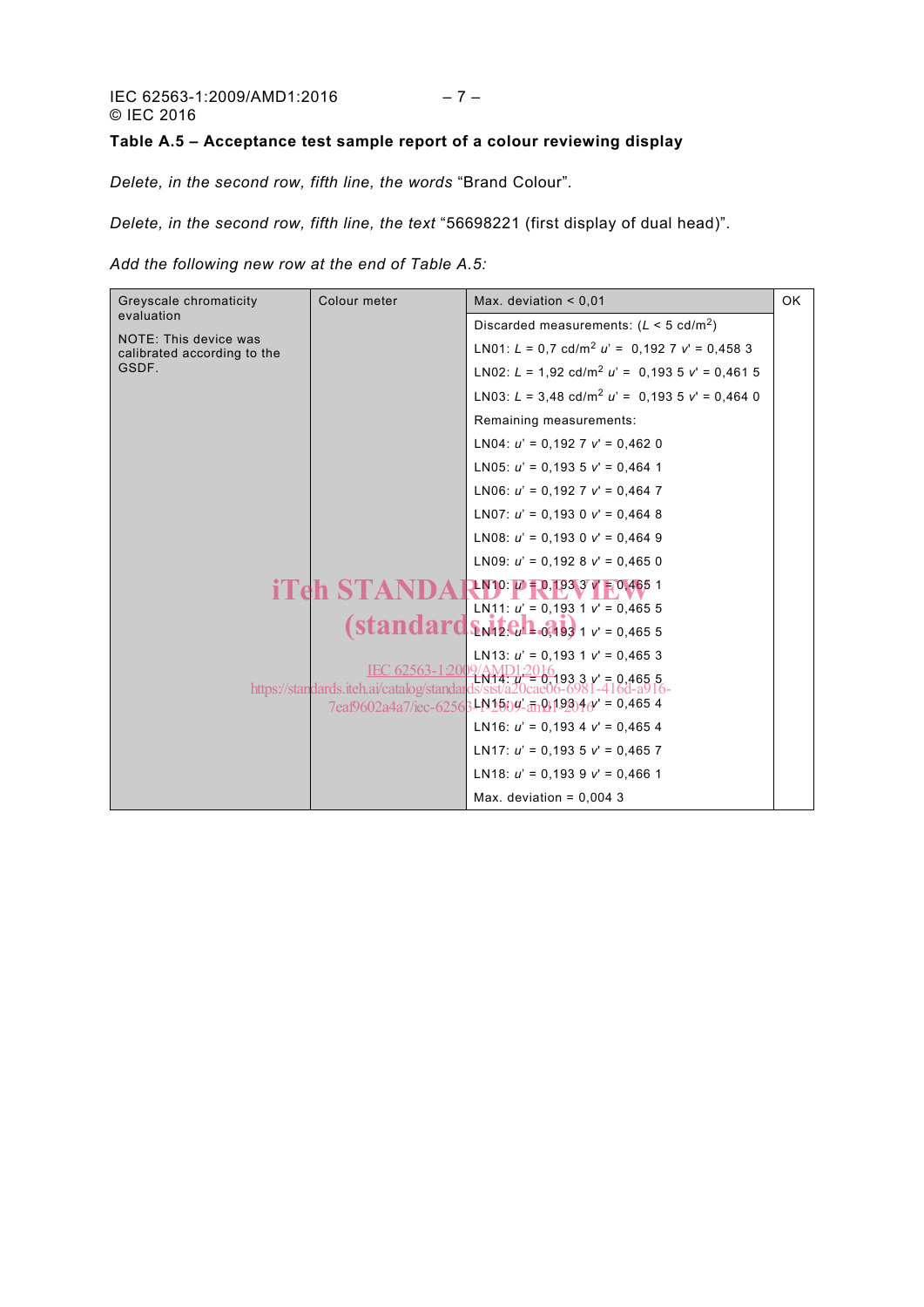#### **Table A.6 – Constancy test sample report of a colour reviewing display**

*Delete, in the second row, fifth line the words* "Brand Colour"*.* 

*Delete, in the same line the text* "56698221 (first display of dual head)"*.* 

*Add the following new row at the end of Table A.6:*

| Greyscale chromaticity                                            | Colour meter                             | Max. deviation $< 0.01$                                                                                                                                           | <b>OK</b> |
|-------------------------------------------------------------------|------------------------------------------|-------------------------------------------------------------------------------------------------------------------------------------------------------------------|-----------|
| evaluation<br>NOTE This device was<br>calibrated according to the |                                          | Discarded measurements: $(L < 5 \text{ cd/m}^2)$                                                                                                                  |           |
|                                                                   |                                          | LN01: $L = 0.7$ cd/m <sup>2</sup> u' = 0.192 7 v' = 0.458 3                                                                                                       |           |
| GSDF.                                                             |                                          | LN02: L = 1,92 cd/m <sup>2</sup> u' = 0,193 5 v' = 0,461 5                                                                                                        |           |
|                                                                   |                                          | LN03: L = 3,48 cd/m <sup>2</sup> u' = 0,193 5 v' = 0,464 0                                                                                                        |           |
|                                                                   |                                          | Remaining measurements:                                                                                                                                           |           |
|                                                                   |                                          | LN04: $u' = 0.1927v' = 0.4620$                                                                                                                                    |           |
|                                                                   |                                          | LN05: $u' = 0.1935v' = 0.4641$                                                                                                                                    |           |
|                                                                   |                                          | LN06: $u' = 0,1927v' = 0,4647$                                                                                                                                    |           |
|                                                                   |                                          | LN07: $u' = 0,193$ 0 $v' = 0,464$ 8                                                                                                                               |           |
|                                                                   |                                          | LN08: $u' = 0.193$ 0 $v' = 0.464$ 9                                                                                                                               |           |
|                                                                   |                                          | LN09: $u' = 0,1928v' = 0,4650$                                                                                                                                    |           |
|                                                                   | <b>iTeh STANL</b>                        | $DN10: u = 0,193.3 / v = 0,465/1$                                                                                                                                 |           |
|                                                                   |                                          | LN11: $u' = 0.193$ 1 $v' = 0.465$ 5                                                                                                                               |           |
|                                                                   | <b>(standard</b>                         | $\mathbf{E} \mathbf{W} \mathbf{1} \mathbf{I} \mathbf{F} \mathbf{G} \mathbf{I} \mathbf{0}$ $\mathbf{H} \mathbf{0} \mathbf{A} \mathbf{S} \mathbf{S}$ 1 v' = 0,465 5 |           |
|                                                                   | IEC 62563-1:20                           | LN13: $u' = 0,193$ 1 $v' = 0,465$ 3                                                                                                                               |           |
|                                                                   | https://standards.iteh.ai/catalog/standa | $UN14: u = 0.193.3 v = 0.465.5$                                                                                                                                   |           |
|                                                                   |                                          | $7ea9602a4a7/iec-62563-N12009-77207-7877N$                                                                                                                        |           |
|                                                                   |                                          | LN16: $u' = 0.1934$ v' = 0.4654                                                                                                                                   |           |
|                                                                   |                                          | LN17: $u' = 0,1935v' = 0,4657$                                                                                                                                    |           |
|                                                                   |                                          | LN18: $u' = 0.193$ 9 $v' = 0.466$ 1                                                                                                                               |           |
|                                                                   |                                          | Max. deviation = $0,004$ 3                                                                                                                                        |           |

 $\overline{\phantom{a}}$